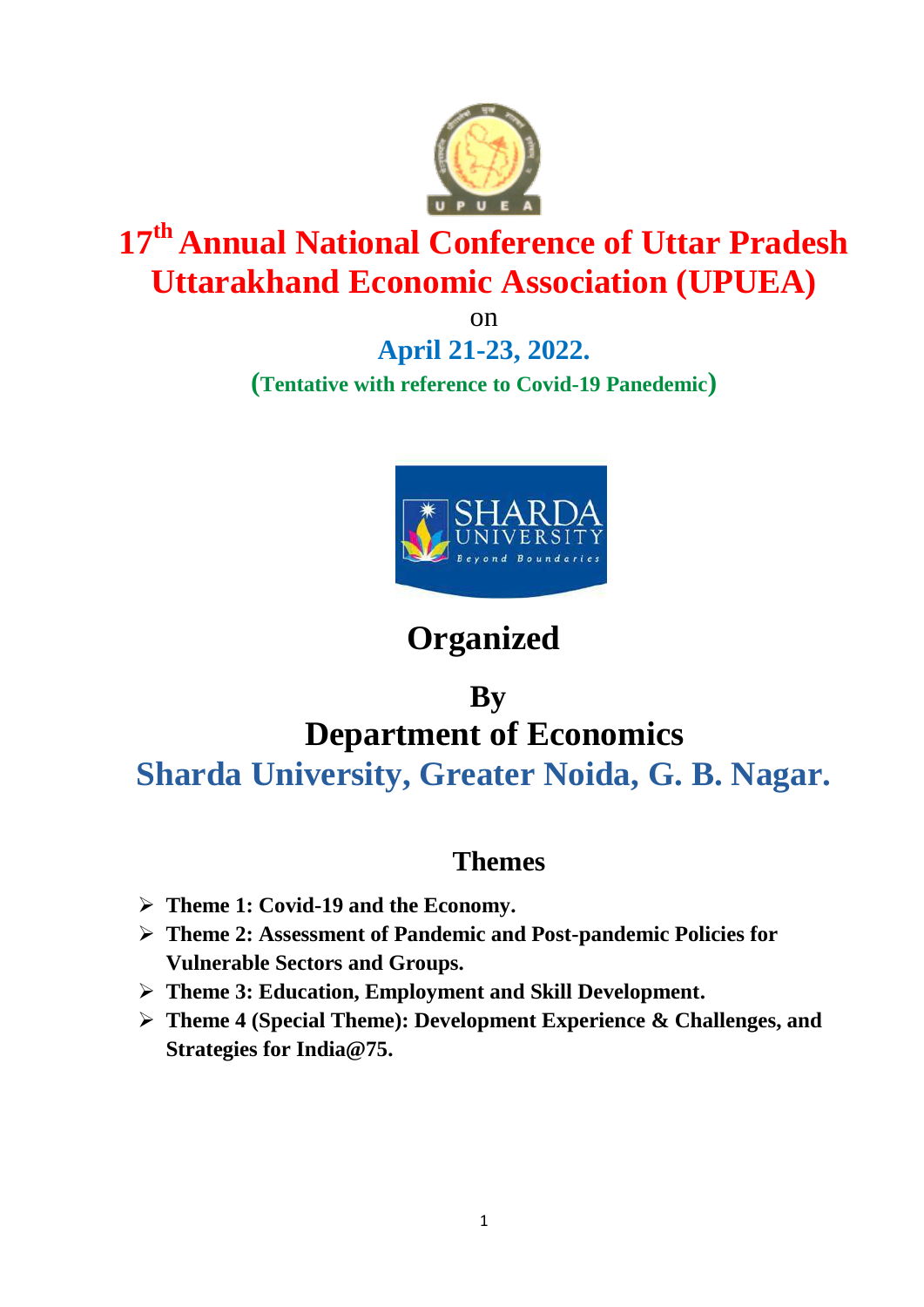## **17th Annual Conference, Final Call for Papers and Announcement**

#### **January 14, 2022**

The 17<sup>th</sup> Annual Conference of the Uttar Pradesh Uttarakhand Economic Association (UPUEA), with Prof. P.K. Sinha, Former Vice-Chancellor, as the Conference President, is scheduled to be held in the **Last week of April 2022** at Sharda University, Greater Noida, G. B. Nagar. **The Conference Brochure which will additionally provide Conference venue, dates, and logistics will be circulated within the next few days.**

#### **Conference Themes and Sub-Themes for Paper Writers**

The  $17<sup>th</sup>$  Annual Conference of the UPUEA is being held at a time when India is celebrating its  $75<sup>th</sup>$  year of independence and the country is poised for major transformations. India has established an enviable record in many areas, but at the same its growth and development performance has lagged behind several countries in east and south-east Asia. Further, income and employment growth had slowed down in the years leading up to the Covid-19 Crisis.

Since 2020, the country and the world are being ravaged by the Covid-19 pandemic, which has not only affected the health and well-being of the population, but has also given a major shock to economic growth and employment. This has affected the poor and vulnerable sections most of all. While there was a major setback to the economy in 2020-21, the economy began to recoup in 2021-22, despite the second Covid-19 wave and aggregate economic activity reached the pre-Covid level in the second quarter of the year. However, the third wave is again threatening the pace and pattern of recovery.

This is, therefore, an opportune moment not only to reflect on India's long term trajectory of growth and development since independence, but also the immediate challenges posed by the pandemic, which also could have longer-term consequences. As pointed out above, these challenges are not the same for all sections of society. Current evidence shows that inequality has increased even as the poorer sections, the young, women workers, and the informal sector have been hugely impacted.

Therefore, this Conference will be organized under an overarching theme viz **India @75: An assessment of Development Challenges in the light of Covid-19**. The papers at the Conference are further invited to use the lens of Uttar Pradesh and Uttarakhand to dwell on development challenges, responses, and alternative strategies and paradigms. In the light of the above, the following are the themes for the forthcoming conference: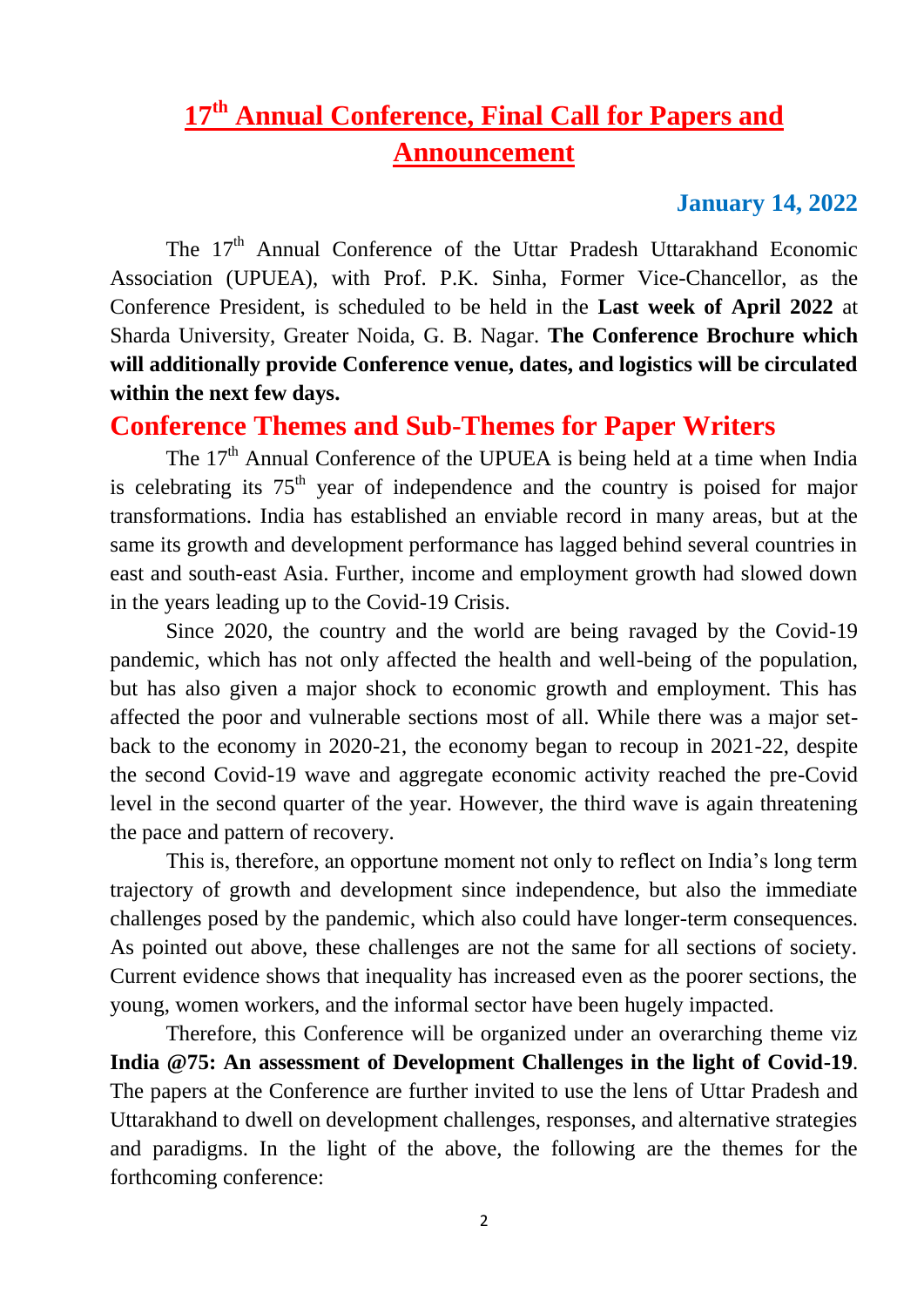## **Theme 1: Covid-19 and the Economy**

This theme would explore the overall growth performance of the country, currently impacted by Covid-19, with special focus on Uttar Pradesh and Uttarakhand. As pointed out above, the impact of the crisis is highly differentiated across groups of the population and sectors. Moreover, it is deeply interwoven with the impact of the crisis globally through disruption of global supply chains and impact on imports and exports of commodities and services. Hence, papers in these theme, would, *inter alia,* cover the following sub-themes::

- i. Prospects of Employment and Economic Growth.
- ii. Distributional Aspects of Growth and the Pandemic on Incomes, Gender and Human Development.
- iii. Growth of the Informal Sector, MSME and the Large Corporate Sector.
- iv. Aspects of Sectoral Growth and Trade.

## **Theme 2: Assessment of Pandemic and Post-pandemic Policies for Vulnerable Sectors and Groups.**

The current pandemic has brought the focus on migrant and informal workers who form the backbone of the workforce, as well as other vulnerable groups that have been deeply impacted. Both UP and Uttarakhand are important source states of migrants and have a higher than national share of the informal workforce. The vulnerability of the migrants and informal workers led to policy responses which have drawn attention to the significance of rural regeneration and regionally balanced development; strengthening of the health sector and the issue of health for all, and dimensions of macro policy which can strengthen policy responses aimed at vulnerable groups. In the light of the above, this theme will focus on the following broad sub-themes:

- i. Migrant and Informal Workforce: its status, impact of the pandemic and policy responses.
- ii. Rural Regeneration and Balanced Regional Development.
- iii. Strengthening the Health System during and Beyond the Pandemic.
- iv. Monetary and Fiscal Dimensions of Policy Management for Vulnerable Sectors and Groups.

### **Theme 3: Education, Employment and Skill Development**

Education has both implicit and functional value in society. It has a close link to employment at the individual level and growth and technological progress at the macro level. The recognition of the right of every child to education has led to a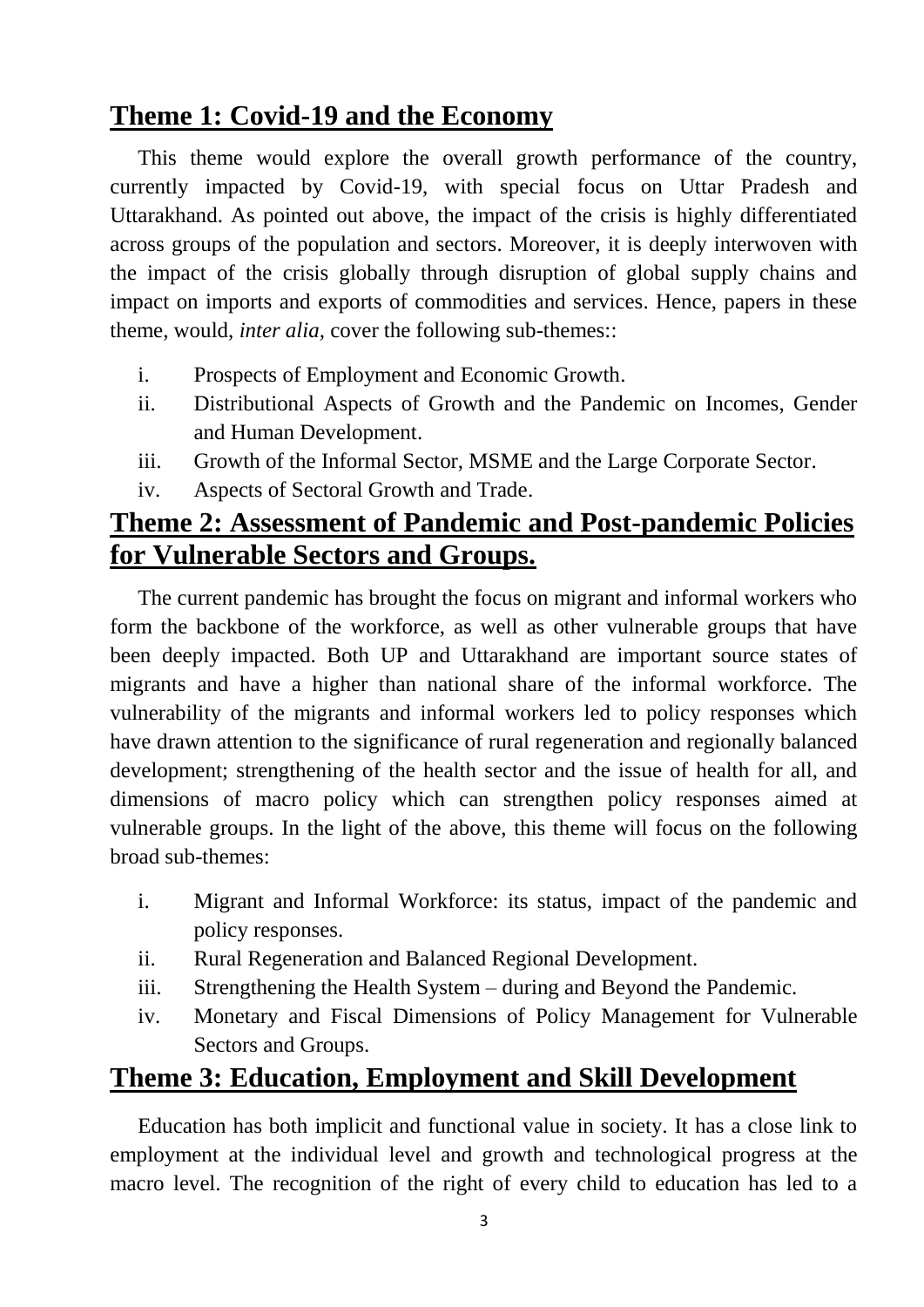significant expansion in enrolments which has spilled over both to the secondary and higher education levels. The New Education Policy has attempted to set a new course of action for the growth of education in future years which needs to be thoroughly debated. At the same time, the Covid-19 crisis has further sharpened duality and the digital divide and is threatening the gains made, especially for the poorer sections of society. These themes will therefore a discursive view of the education and skills in India in the light of changes in the labour market and the future of work. It will focus on the following sub-themes:

- i. Education Commissions, Committees and Policies through the Decades: Their Impact on Quality, Equity, Access and Relevance.
- ii. Trends in Enrolment and Expenditure on Public and Private Education.
- iii. Patterns, Schemes and Programmes of Vocationalisation and Skill Development: An examination of Outcomes and Equity.
- iv. Links between Education, Skills and Employment.

## **Theme 4 (Special Theme): Development Experience and Challenges, and Strategies for India@75**

With India entering the  $75<sup>th</sup>$  year of its independence, this Conference will give scholars an opportunity to review the changes that have occurred, goalposts and milestones, and strategies adopted or likely to be adopted. Papers under this theme will focus on the following broad sub-themes:

- i. The economy  $@75 -$  growth, development and structural change.
- ii. Economic and Social Justice.
- iii. Long term growth and challenges in Uttar Pradesh and Uttarakhand.
- iv. Past and current paradigms of growth and development.

#### **Instructions to Paper Writers:**

Scholars are invited to write papers on the themes mentioned above and to submit the same to **Prof. Vinod Kumar Srivastava, General Secretary, UPUEA & Head,** Department of Economics and Rural Development, Dr. Rammanohar Lohia Avadh University, Ayodhya, **through Email: [conferenceupuea@gmail.com](mailto:conferenceupuea@gmail.com) latest by February 25, 2022. All papers submitted in response to the preliminary Call for Papers are required to be resent to the above address in order to be considered for the Conference.** Empirical and theoretical papers related to the theme of the conference as well as papers dealing with economic and policy issues are welcome. Participants are invited to submit their individual / joint papers/ research work for presentation on the main theme & sub- themes. The authors in these broader areas can also think of submitting papers on similar related topics.